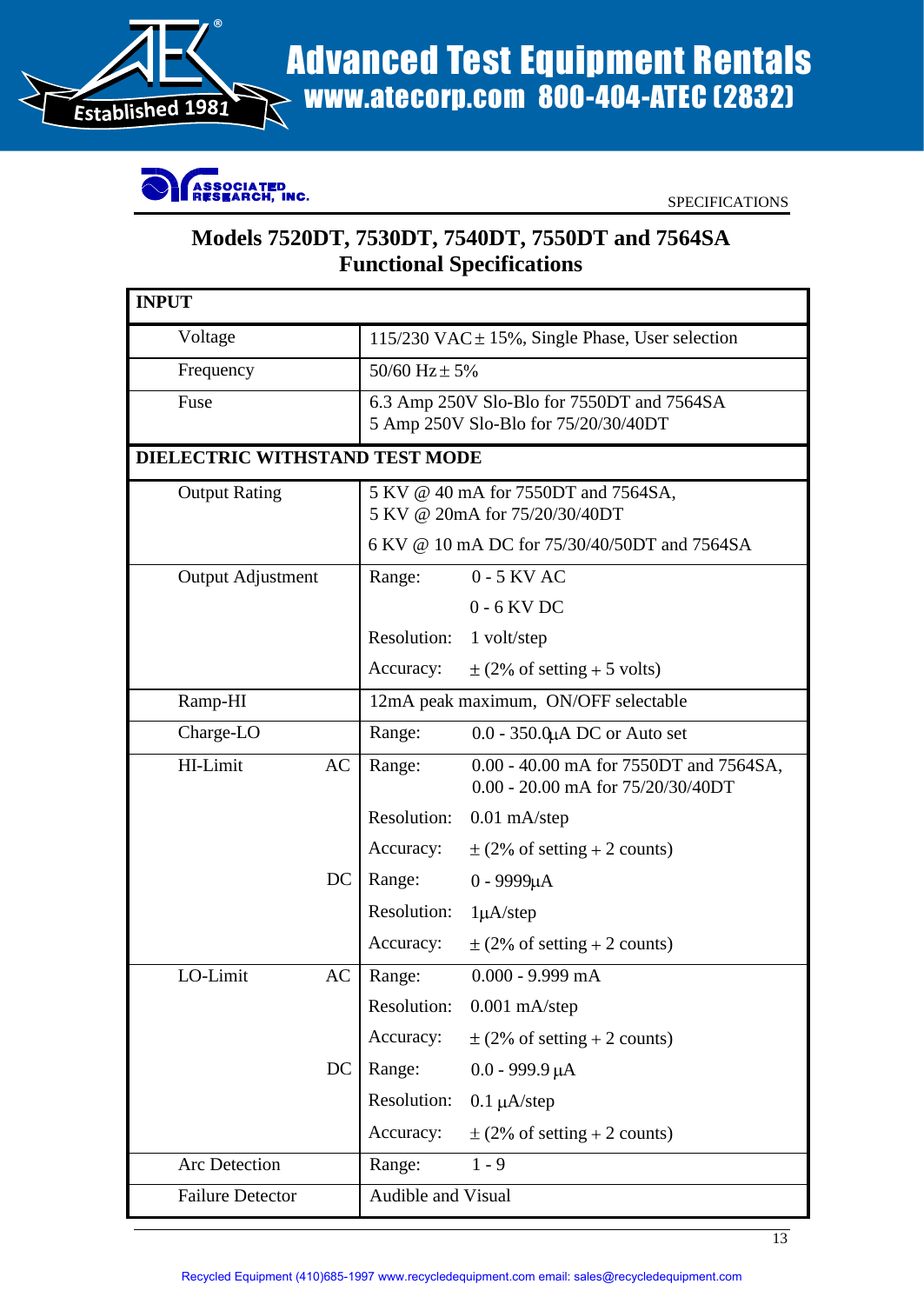

| Voltage Display                    | 0.00 - 6.00 KV Full Scale<br>Range:                                                  |
|------------------------------------|--------------------------------------------------------------------------------------|
|                                    | 0.00 - 5.00 KV Full Scale for 7520DT only                                            |
|                                    | Resolution: 10 volt/step                                                             |
|                                    | Accuracy: $\pm (2\% \text{ of reading} + 2 \text{ counts})$                          |
| <b>Current Display</b>             | <b>Auto Range</b>                                                                    |
|                                    | $AC   Range 1: 0.000mA - 3.500mA$                                                    |
|                                    | Resolution: 0.001mA/step                                                             |
|                                    | Range 2: 3.00 - 40.00 mA for 7550DT and 7564SA,<br>3.00 - 20.00 mA for 75/20/30/40DT |
|                                    | Resolution: 0.01 mA/step                                                             |
|                                    | DC   Range 1: $0.0 \mu A - 350.0 \mu A$                                              |
|                                    | Resolution: 0.1 µA/step                                                              |
|                                    | Range 2: $300 \mu A - 3500 \mu A$                                                    |
|                                    | Resolution: $1 \mu A / step$                                                         |
|                                    | Range 3: $3000 \mu A - 9990 \mu A$                                                   |
|                                    | Resolution: $10 \mu A/\text{step}$                                                   |
|                                    | Accuracy:   All Ranges $\pm$ (2% of reading + 2 counts)                              |
| DC Output Ripple                   | $\leq$ 4% Ripple RMS at 6 KV DC @ 3.5 mA, Resistive Load                             |
| Discharge Time                     | $\leq$ 200 ms                                                                        |
|                                    | $0.08$ u $F < 4$ KV                                                                  |
| Maximum Capacitive<br>Load DC Mode | $1uF \sim 1KV$<br>0.04uF < 5KV<br>$0.75$ u $F < 2KV$                                 |
|                                    | 0.5uF < 3KV<br>0.01uF < 6KV                                                          |
|                                    | AC Output Wave Form   Sine Wave, Crest Factor = $1.3 - 1.5$                          |
| <b>Output Frequency</b>            | 60 or 50 Hz, User Selection<br>Range:                                                |
|                                    | Accuracy: $\pm 1\%$                                                                  |
| <b>Output Regulation</b>           | $\pm$ (1 % of setting + 5 volts) from no load to full load                           |
| Dwell Timer                        | 0, 0.3 - 999.9 sec (0 = Constant)<br>Range:                                          |
|                                    | Resolution: 0.1 sec increments                                                       |
|                                    | Accuracy: $\pm (0.1\% + 0.05 \text{ sec})$                                           |
| Ramp Timer                         | AC 0.1 - 999.9 sec<br>Range:                                                         |
|                                    | DC 0.4 - 999.9 sec                                                                   |
|                                    | Resolution: 0.1 sec increments                                                       |
|                                    | Accuracy: $\pm (0.1\% + 0.05 \text{ sec})$                                           |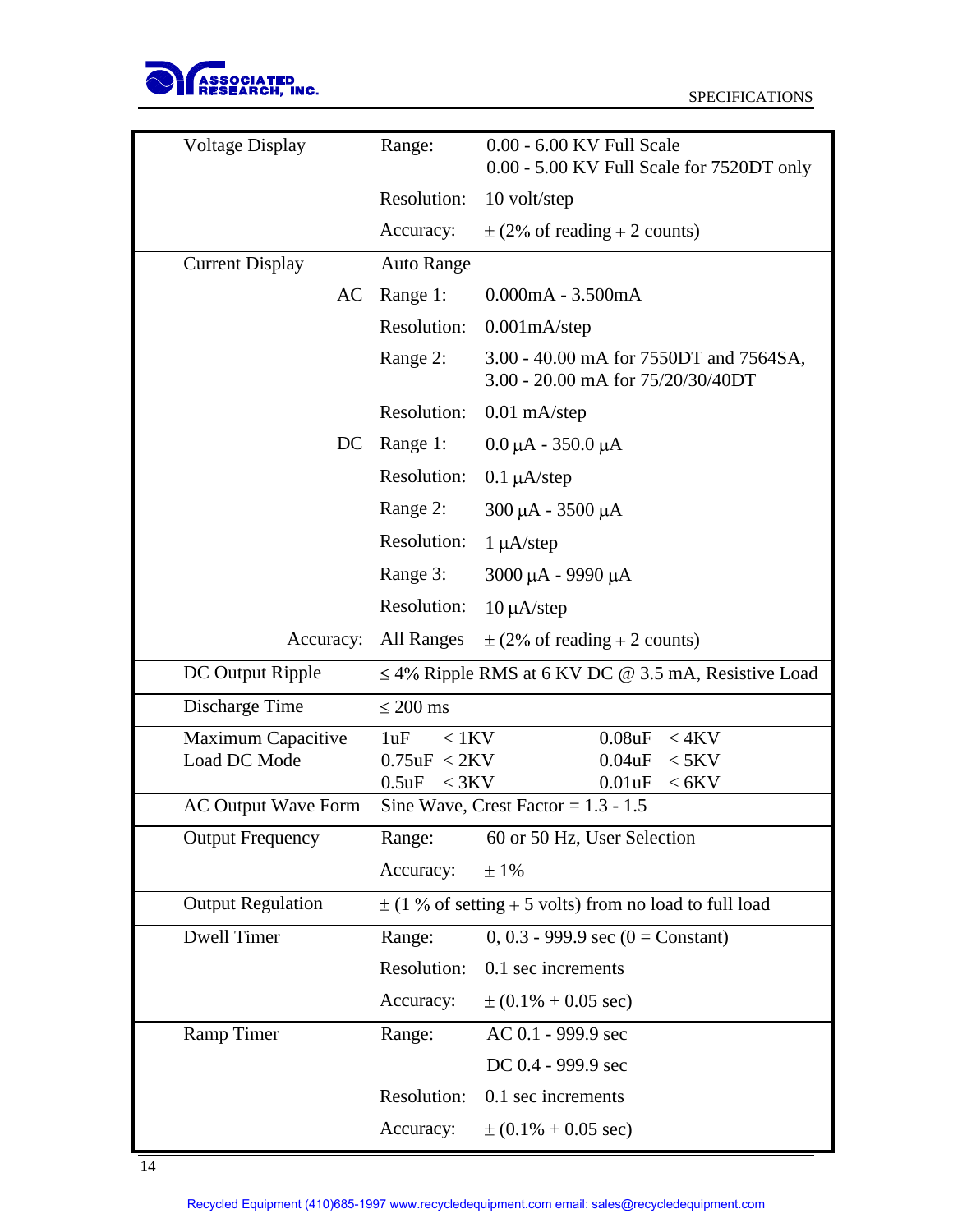

15

| <b>Ground Continuity</b><br>For 75/20/30/40/50DT            |                   | Current : DC $0.1 A \pm 0.01 A$ , fixed    | Max. ground resistance : $1 \Omega \pm 0.1 \Omega$ , fixed |                                                  |
|-------------------------------------------------------------|-------------------|--------------------------------------------|------------------------------------------------------------|--------------------------------------------------|
| <b>Ground Fault Interrupt</b>                               | GFI Trip Current: |                                            |                                                            | $450\mu A$ max (AC or DC)                        |
| INSULATION RESISTANCE TEST MODE Model 75/30/40/50DT, 7564SA |                   | HV Shut Down Speed:                        | $< 1$ ms                                                   |                                                  |
| <b>Output Voltage</b>                                       | Range:            | $100 - 1000$ Volts DC                      |                                                            |                                                  |
|                                                             |                   | Resolution: 1 volt/step                    |                                                            |                                                  |
|                                                             |                   |                                            | Accuracy: $\pm (2\% \text{ of reading} + 2 \text{ volts})$ |                                                  |
| <b>Short Circuit Current</b>                                |                   | Maximum: 12mA peak                         |                                                            |                                                  |
| Voltage Display                                             | Range:            | $0$ - $1000$ V                             |                                                            |                                                  |
|                                                             |                   | Resolution: 1 volt/step                    |                                                            |                                                  |
|                                                             | Accuracy:         |                                            | $\pm$ (2% of reading + 2 counts)                           |                                                  |
| <b>Resistance Display</b>                                   | Range:            |                                            | 1 - 9999 MQ (4 Digit, Auto Ranging)                        |                                                  |
|                                                             | Resolution:       |                                            | 500VDC                                                     | 1000VDC                                          |
|                                                             |                   | $M\Omega$<br>0.001                         | $M\Omega$<br>$1.000 - 5.388$                               | $\rm M\Omega$<br>$1.000 - 9.999$                 |
|                                                             |                   | 0.01                                       | $1.40 - 53.88$                                             | $2.80 - 99.99$                                   |
|                                                             |                   | 0.1                                        | $14.0 - 538.8$                                             | 28.0 - 999.9                                     |
|                                                             |                   |                                            | 104 - 9999                                                 | 280 - 9999                                       |
|                                                             | Accuracy:         |                                            |                                                            | $\pm$ (2% of reading + 2 counts) at test voltage |
|                                                             |                   |                                            | 500 - 1000V and 1 - 1000 M $\Omega$                        |                                                  |
|                                                             |                   |                                            |                                                            | $\pm$ (8% of reading + 2 counts) at test voltage |
|                                                             |                   |                                            | 500 - 1000V and 1000 - 9999 $\text{M}\Omega$               |                                                  |
|                                                             |                   |                                            |                                                            | $\pm$ (8% of reading + 2 counts) at test voltage |
|                                                             |                   |                                            | 100 - 500V and 0 - 1000 $\rm{M}\Omega$                     |                                                  |
| Charge-LO                                                   | Range:            |                                            | 0.000 - 3.500µA or Auto Set                                |                                                  |
| HI-Limit                                                    | Range:            |                                            | $0 - 9999 \text{ M}\Omega$ $(0 = \text{Off})$              |                                                  |
| LO-Limit                                                    | Range:            | 1 - 9999 ΜΩ                                |                                                            |                                                  |
| Delay Timer                                                 | Range:            |                                            | 0, 0.5 - 999.9 sec $(0 = Constant)$                        |                                                  |
|                                                             |                   | Resolution: 0.1 sec/step                   |                                                            |                                                  |
| <b>Ground Fault Interrupt</b>                               |                   | Accuracy: $\pm (0.1\% + 0.05 \text{ sec})$ |                                                            |                                                  |
|                                                             | GFI Trip Current: | HV Shut Down Speed:                        | $< 1$ ms                                                   | $450\mu A$ max (AC or DC)                        |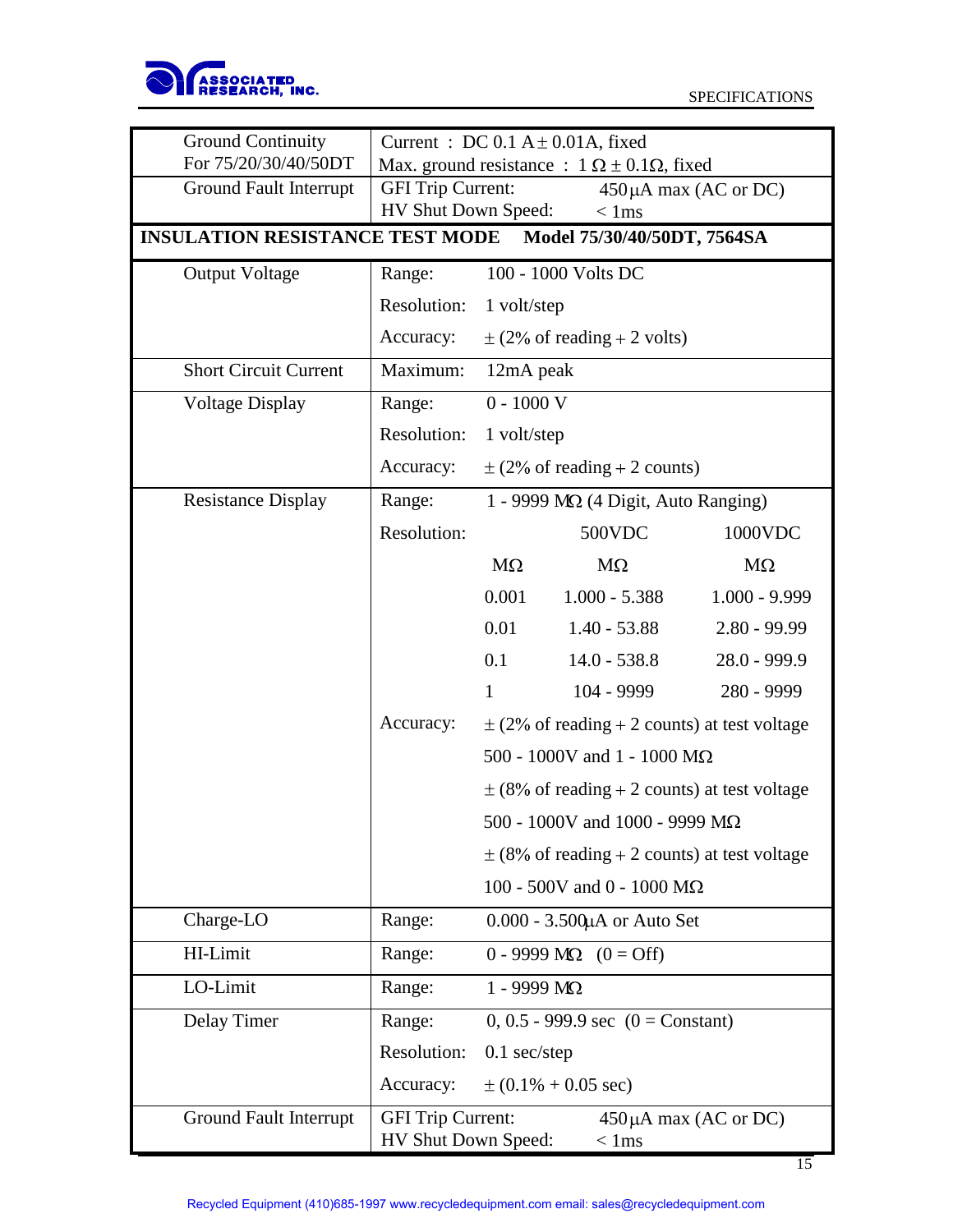

| <b>GROUND BOND TEST MODE</b> Model 7564SA only |                                   |                                                              |
|------------------------------------------------|-----------------------------------|--------------------------------------------------------------|
| <b>Output Voltage</b>                          | Range:                            | 3.00 - 8.00 Volts AC                                         |
| (Open Circuit Limit)                           |                                   | Resolution: 0.01 volt/step                                   |
|                                                | Accuracy:                         | $\pm$ (2 % of Setting + 0.03V) O.C. Condition                |
| <b>Output Frequency</b>                        | Range:                            | 60 or 50 Hz, User Selection                                  |
|                                                | Accuracy:                         | $\pm1\%$                                                     |
| <b>Output Current</b>                          | Range:                            | 3.00 - 30.00 Amps AC                                         |
|                                                | Resolution:                       | 0.01 Amp/step                                                |
|                                                | Accuracy:                         | $\pm$ (2 % of Setting + 0.02 A)                              |
| <b>Current Display</b>                         | Range:                            | $0.00$ - 30.00 Amps                                          |
|                                                | Resolution:                       | 0.01 Amp/step                                                |
|                                                | Accuracy:                         | $\pm$ (3 % of Reading + 0.03 A)                              |
| <b>Resistance Display</b>                      | Range:                            | $0$ - 600 m $\Omega$                                         |
|                                                | Resolution:                       | $1 \text{ m}\Omega/\text{step}$                              |
|                                                | Accuracy:                         | $\pm$ (2 % of Reading + 2 m $\Omega$ )                       |
| HI-Limit                                       | Range:                            | $0$ - 600 m $\Omega$ for 3 - 10 A                            |
|                                                |                                   | $0$ - 150 m $\Omega$ for 3 - 30 A                            |
|                                                | Resolution:                       | $1 \text{ m}\Omega/\text{step}$                              |
|                                                | Accuracy:                         | $\pm$ (2 % of Setting + 2 m $\Omega$ )                       |
| LO-Limit                                       | Range:                            | $0$ - 600 m $\Omega$ for 3 - 10 A                            |
|                                                |                                   | $0$ - 150 m $\Omega$ for 3 - 30 A                            |
|                                                |                                   | Resolution: $1 \text{ m}\Omega/\text{step}$                  |
|                                                |                                   | Accuracy: $\pm (2\% \text{ of Setting} + 2 \text{ m}\Omega)$ |
| Dwell Timer                                    | Range:                            | 0, 0.5 - 999.9 sec (0 = Constant)                            |
|                                                |                                   | Resolution: 0.1 sec/step                                     |
|                                                |                                   | Accuracy: $\pm (0.1\% + 0.05 \text{ sec})$                   |
| Milliohm Offset                                | Max. Offset $200 \text{ m}\Omega$ |                                                              |
|                                                | Capability:                       |                                                              |
|                                                |                                   | Resolution: $1 \text{ m}\Omega / \text{step}$                |
|                                                |                                   | Accuracy: $\pm (2\% \text{ of Setting} + 2 \text{ m}\Omega)$ |